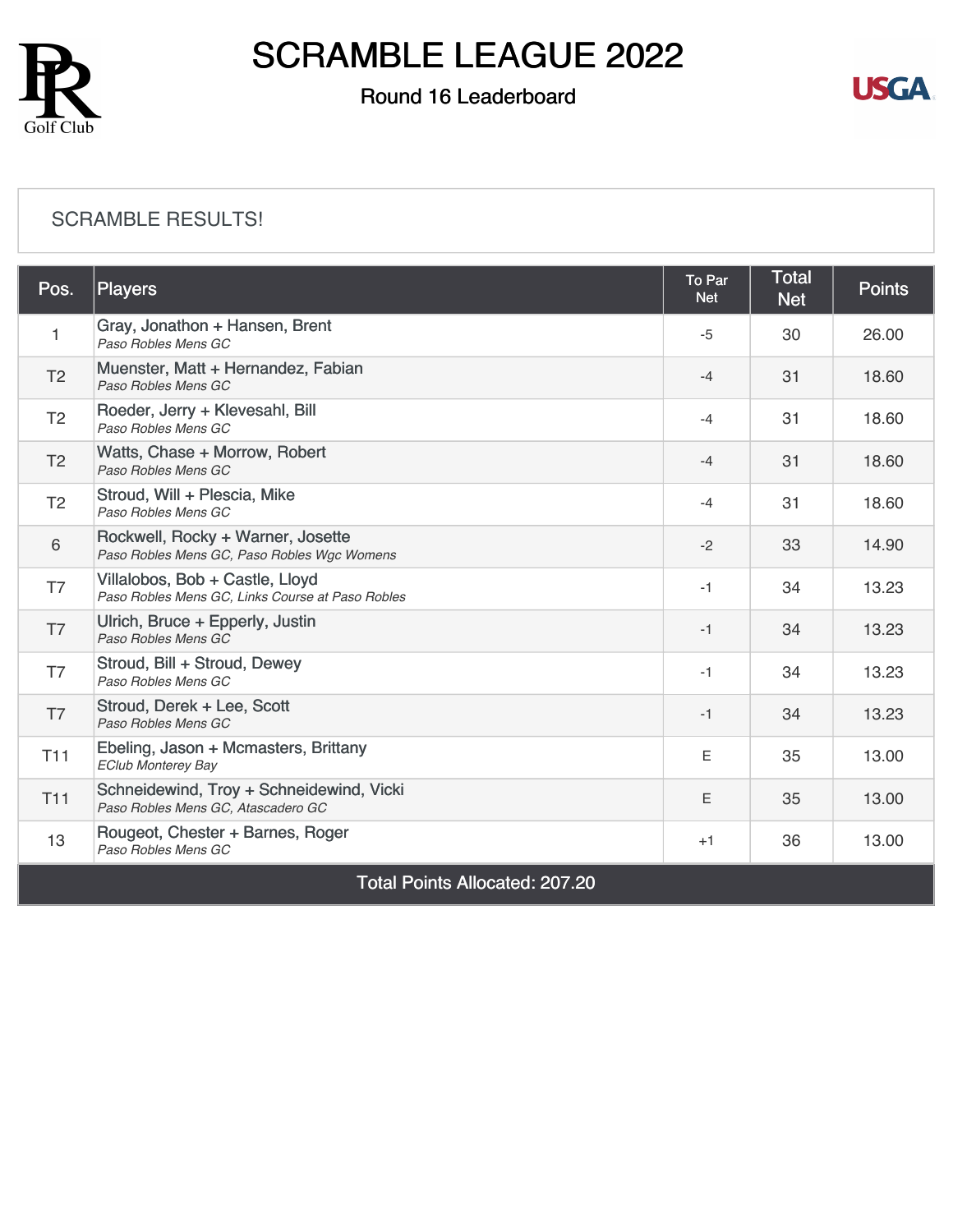

## Round 16 Leaderboard



#### [GROSS SKINS!](https://static.golfgenius.com/v2tournaments/8570288711005159400?called_from=&round_index=16)

| Players                                                | <b>Skins</b> | <b>Purse</b> | <b>Details</b> |  |  |  |
|--------------------------------------------------------|--------------|--------------|----------------|--|--|--|
| Roeder, Jerry + Klevesahl, Bill<br>Paso Robles Mens GC |              | \$43.33      | Birdie on 6    |  |  |  |
| Gray, Jonathon + Hansen, Brent<br>Paso Robles Mens GC  |              | \$43.33      | Birdie on 8    |  |  |  |
| Watts, Chase + Morrow, Robert<br>Paso Robles Mens GC   |              | \$43.33      | Birdie on 9    |  |  |  |
| Total Purse Allocated: \$129.99                        |              |              |                |  |  |  |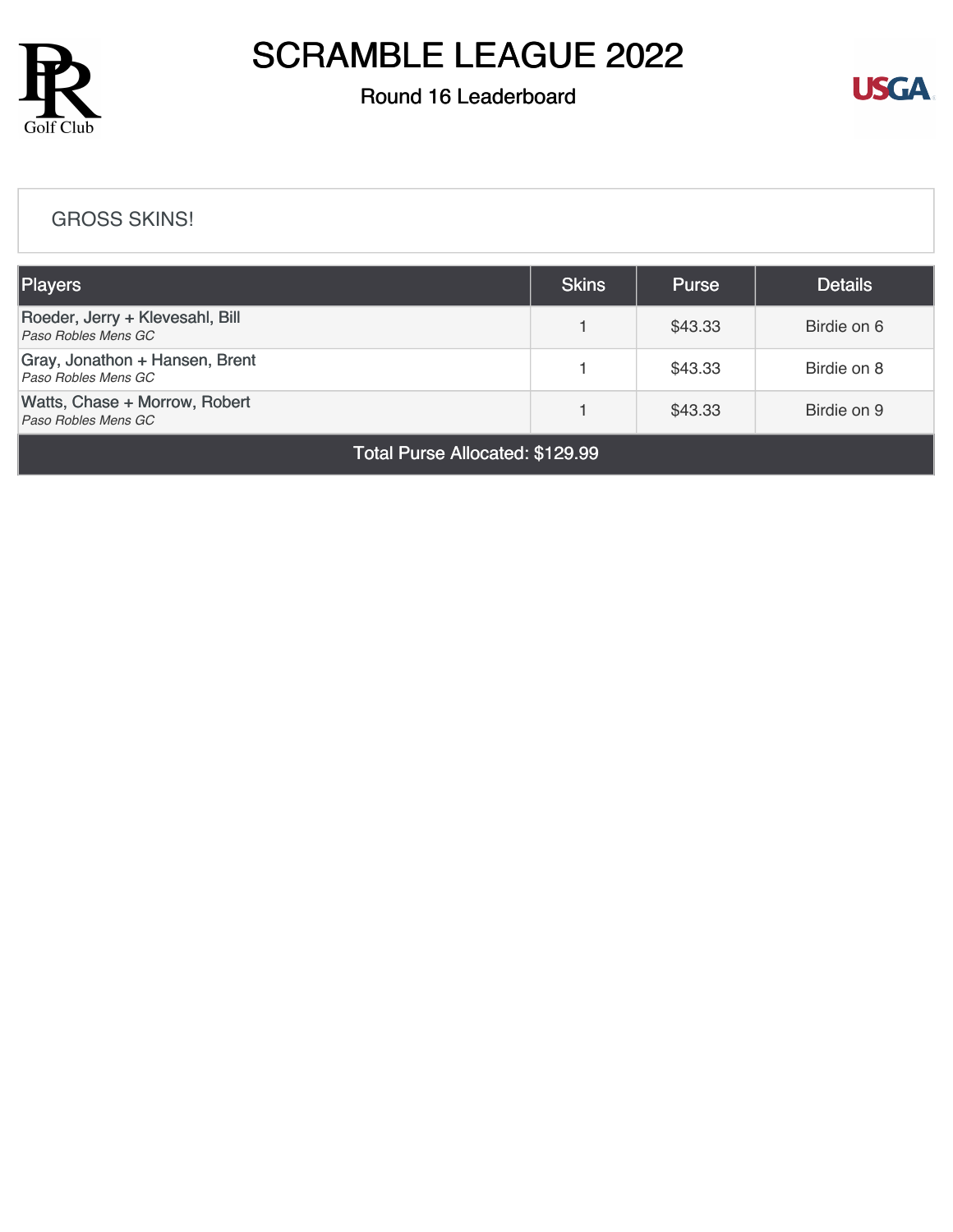

### Round 16 Leaderboard



#### [NET SKINS!](https://static.golfgenius.com/v2tournaments/8570289531444576233?called_from=&round_index=16)

| <b>Players</b>                                                                   |  | <b>Purse</b> | <b>Details</b> |
|----------------------------------------------------------------------------------|--|--------------|----------------|
| Stroud, Bill + Stroud, Dewey<br>Paso Robles Mens GC                              |  | \$26.00      | Eagle on 1     |
| Rockwell, Rocky + Warner, Josette<br>Paso Robles Mens GC, Paso Robles Wgc Womens |  | \$26.00      | Eagle on 5     |
| Roeder, Jerry + Klevesahl, Bill<br>Paso Robles Mens GC                           |  | \$26.00      | Eagle on 6     |
| Gray, Jonathon + Hansen, Brent<br>Paso Robles Mens GC                            |  | \$26.00      | Birdie on 8    |
| Watts, Chase + Morrow, Robert<br>Paso Robles Mens GC                             |  | \$26.00      | Birdie on 9    |

Total Purse Allocated: \$130.00